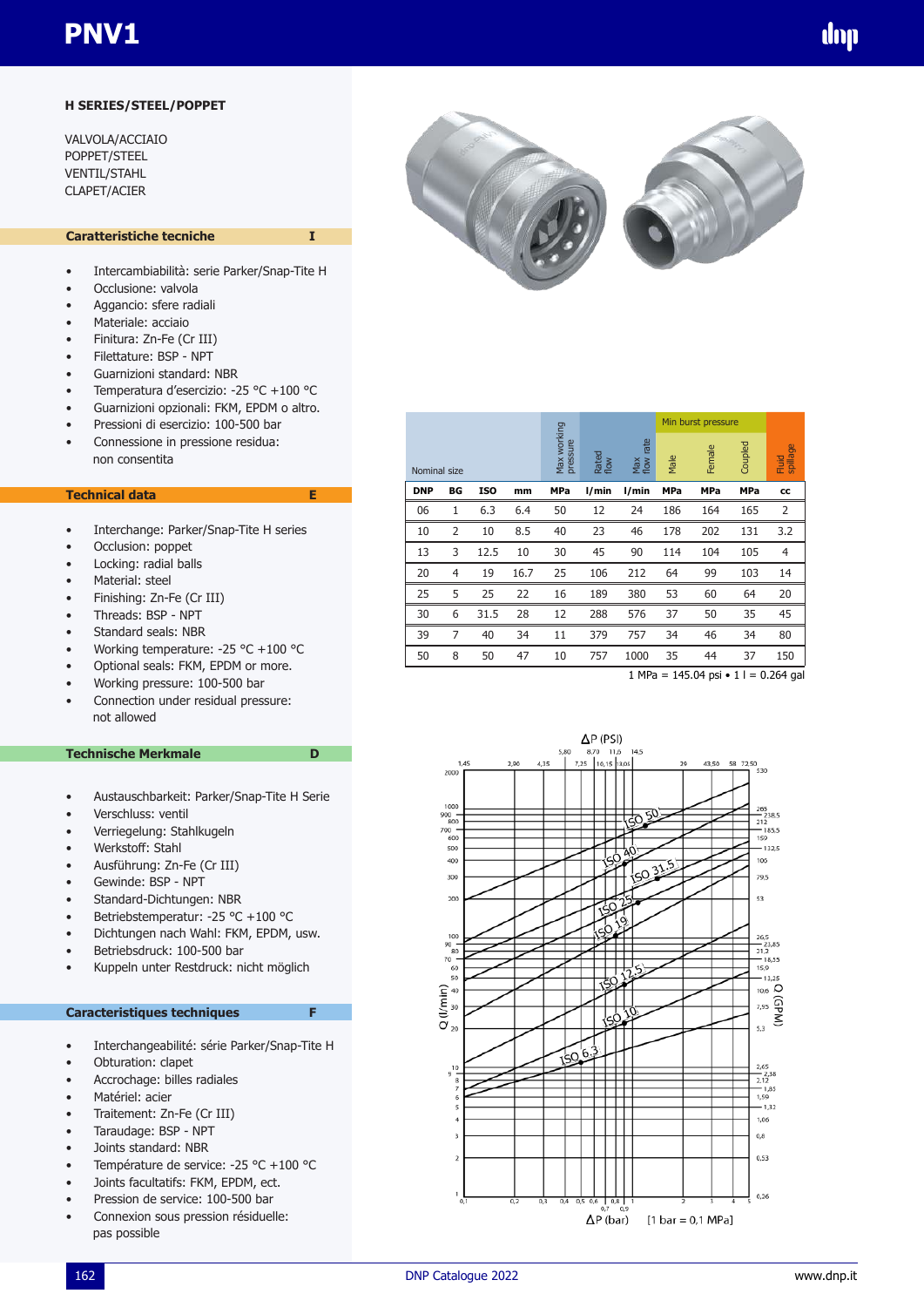**PNV1 DN06 - BG 1 - ISO 6.3**

dop



| <b>THREADS</b> |    | L <sub>3</sub> | $-4$ |                 | <b>STANDARD</b>     | FEMMINA - FEMALE - MUFFE - FEMELLE |               |                    | MASCHIO - MALE - STECKER - MALE |               |                    |  |
|----------------|----|----------------|------|-----------------|---------------------|------------------------------------|---------------|--------------------|---------------------------------|---------------|--------------------|--|
|                |    |                |      |                 |                     | COD. F                             | Weight<br>(g) | Packaging<br>(pcs) | COD, M                          | Weight<br>(g) | Packaging<br>(pcs) |  |
| <b>IG 1</b>    | 48 | 46.5           |      | <b>BSP 1/4"</b> | DIN 3852-2-X        | PNV1.0606.002                      | 90            | 168                | PNV1.0606.003                   | 64            | 224                |  |
|                | 48 | 46.5           |      | <b>NPT 1/4"</b> | ANSI B1.20.3        | PNV1.0606.012                      | 90            | 168                | PNV1.0606.013                   | 64            | 224                |  |
| <b>AG 7</b>    | 59 | 57.5           | 14   | <b>NPT 1/4"</b> | <b>ANSI B1.20.3</b> | PNV1.0606.022                      | 100           | 168                | PNV1.0606.023                   | 73            | 224                |  |





|                 | <b>STANDARD</b> | FEMMINA - FEMALE - MUFFE - FEMELLE |               |                    | MASCHIO - MALE - STECKER - MALE |               |                    |  |  |
|-----------------|-----------------|------------------------------------|---------------|--------------------|---------------------------------|---------------|--------------------|--|--|
|                 |                 | COD. F                             | Weight<br>(g) | Packaging<br>(pcs) | COD, M                          | Weight<br>(g) | Packaging<br>(pcs) |  |  |
| <b>BSP 3/8"</b> | DIN 3852-2-X    | PNV1.1010.002                      | 153           | 120                | PNV1.1010.003                   | 104           | 168                |  |  |
| <b>NPT 3/8"</b> | ANSI B1.20.3    | PNV1.1010.012                      | 155           | 120                | PNV1.1010.013                   | 106           | 168                |  |  |

# **PNV1 DN13 - BG 3 - ISO 12.5**



| <b>THREADS</b> | $\perp$ 1.2 | $\overline{3}$ | $\overline{A}$ |                 | <b>STANDARD</b> |               | FEMMINA - FEMALE - MUFFE - FEMELLE |                    |               | MASCHIO - MALE - STECKER - MALE |                    |  |  |
|----------------|-------------|----------------|----------------|-----------------|-----------------|---------------|------------------------------------|--------------------|---------------|---------------------------------|--------------------|--|--|
|                |             |                |                |                 |                 | COD. F        | Weight<br>(g)                      | Packaging<br>(pcs) | COD, M        | Weight<br>(g)                   | Packaging<br>(pcs) |  |  |
| <b>IG 1</b>    | 53          | -51            |                | <b>BSP 1/2"</b> | DIN 3852-2-X    | PNV1.1313.002 | 214                                | 45                 | PNV1.1313.003 | 136                             | 55                 |  |  |
|                | 53          | -51            |                | NPT 1/2"        | ANSI B1.20.3    | PNV1.1313.012 | 215                                | 45                 | PNV1.1313.013 | 137                             | 55                 |  |  |
| <b>AG 7</b>    | 70          | 68             | 19             | NPT 1/2"        | ANSI B1.20.3    | PNV1.1313.022 | 257                                | 45                 | PNV1.1313.023 | 188                             | 55                 |  |  |

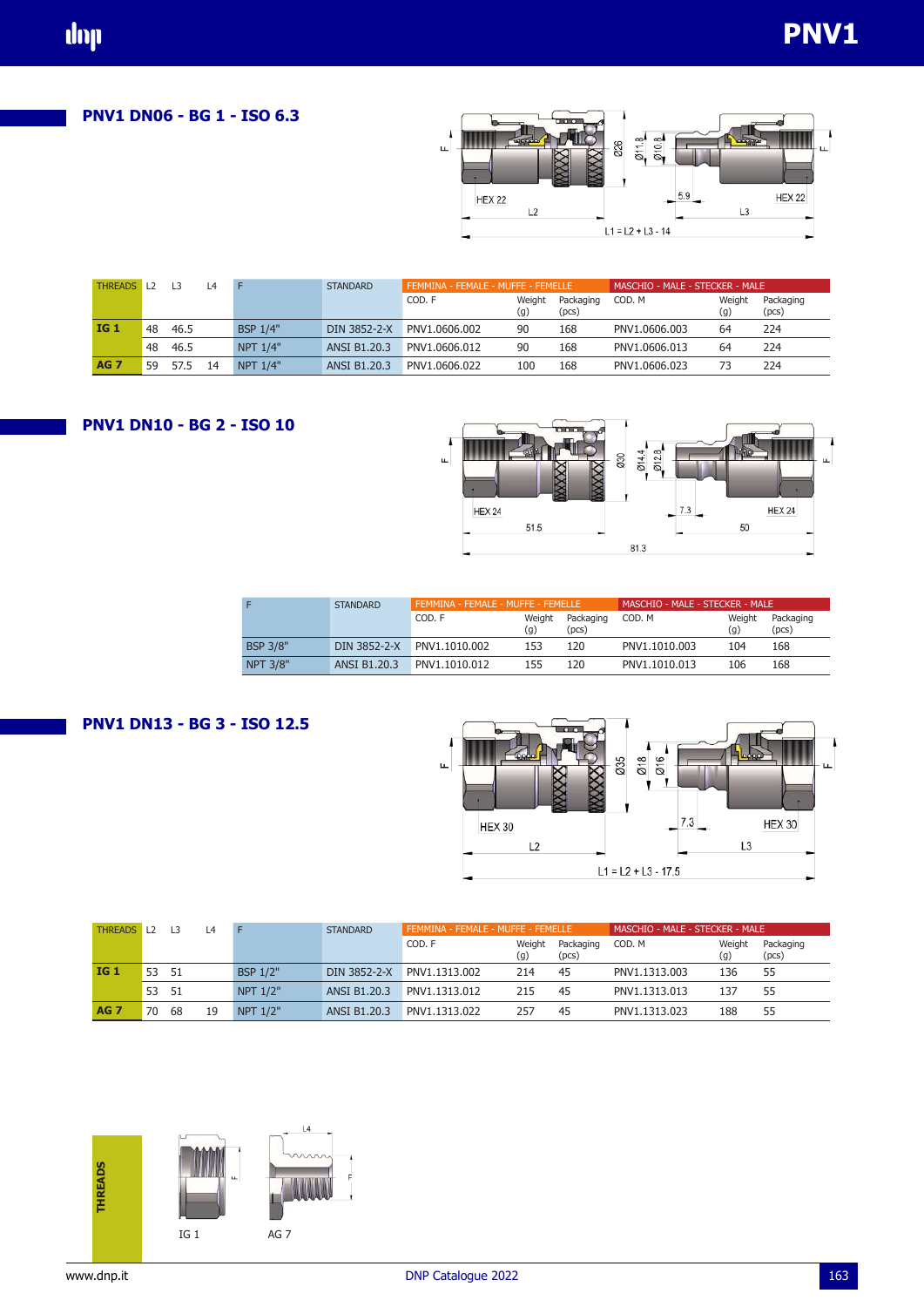**PNV1 DN20 - BG 4 - ISO 19**



|                 | <b>STANDARD</b>     | FEMMINA - FEMALE - MUFFE - FEMELLE |               |                    | MASCHIO - MALE - STECKER - MALE |               |                    |  |  |
|-----------------|---------------------|------------------------------------|---------------|--------------------|---------------------------------|---------------|--------------------|--|--|
|                 |                     | COD. F                             | Weight<br>(q) | Packaging<br>(pcs) | COD, M                          | Weight<br>(q) | Packaging<br>(pcs) |  |  |
| <b>BSP 3/4"</b> |                     | DIN 3852-2-X PNV1.2019.002         | 386           | 30                 | PNV1.2019.003                   | 278           | 30                 |  |  |
| <b>NPT 3/4"</b> | <b>ANSI B1.20.3</b> | PNV1.2019.012                      | 392           | 30                 | PNV1.2019.013                   | 284           | 30                 |  |  |

### **PNV1 DN25 - BG 5 - ISO 25**



| <b>THREADS</b> |      | L3   | L <sub>4</sub> |               | <b>STANDARD</b> |               | FEMMINA - FEMALE - MUFFE - FEMELLE |                    |               | MASCHIO - MALE - STECKER - MALE |                    |  |  |
|----------------|------|------|----------------|---------------|-----------------|---------------|------------------------------------|--------------------|---------------|---------------------------------|--------------------|--|--|
|                |      |      |                |               |                 | COD. F        | Weight<br>(g)                      | Packaging<br>(pcs) | COD. M        | Weight<br>(g)                   | Packaging<br>(pcs) |  |  |
| <b>IG 1</b>    | 75.2 | 73.3 |                | <b>BSP 1"</b> | DIN 3852-2-X    | PNV1.2525.002 | 713                                | 20                 | PNV1.2525.003 | 522                             | 20                 |  |  |
|                | 75.2 | 73.3 |                | NPT 1"        | ANSI B1.20.3    | PNV1.2525.012 | 723                                | 20                 | PNV1.2525.013 | 532                             | 20                 |  |  |
| <b>AG 7</b>    | 97.2 | 95.3 | 74             | NPT 1"        | ANSI B1.20.3    | PNV1.2525.022 | 827                                | 20                 | PNV1.2525.023 | 639                             | 20                 |  |  |

# **PNV1 DN30 - BG 6 - ISO 31.5**



|                       | <b>STANDARD</b>     | FEMMINA - FEMALE - MUFFE - FEMELLE |        |           | MASCHIO - MALE - STECKER - MALE |        |           |  |
|-----------------------|---------------------|------------------------------------|--------|-----------|---------------------------------|--------|-----------|--|
|                       |                     | COD. F                             | Weight | Packaging | COD. M                          | Weight | Packaging |  |
|                       |                     |                                    | (g)    | (pcs)     |                                 | (g)    | (pcs)     |  |
| BSP 1"1/4             | DIN 3852-2-X        | PNV1.3031.002                      | 865    | 18        | PNV1.3031.003                   | 645    | 18        |  |
| $NPT 1"$ <sup>1</sup> | <b>ANSI B1.20.3</b> | PNV1.3031.012                      | 879    | 18        | PNV1.3031.013                   | 660    | 18        |  |

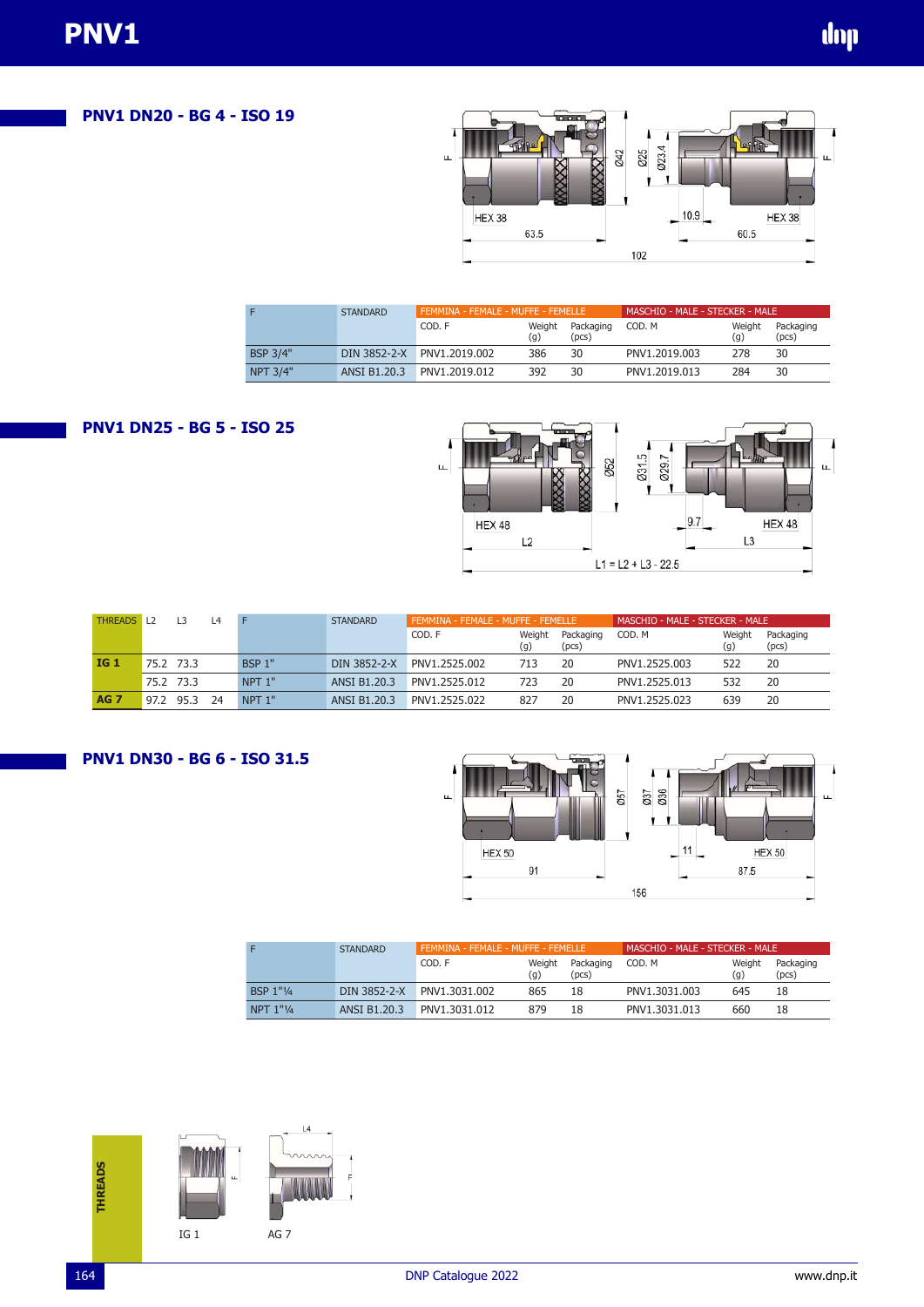## **PNV1 DN39 - BG 7 - ISO 40**



|             | <b>STANDARD</b> | FEMMINA - FEMALE - MUFFE - FEMELLE |               |                    | MASCHIO - MALE - STECKER - MALE |               |                    |  |  |
|-------------|-----------------|------------------------------------|---------------|--------------------|---------------------------------|---------------|--------------------|--|--|
|             |                 | COD. F                             | Weight<br>(g) | Packaging<br>(pcs) | COD. M                          | Weight<br>(q) | Packaging<br>(pcs) |  |  |
| BSP $1"1/2$ |                 | DIN 3852-2-X PNV1.3939.002         | 1315          | -11                | PNV1.3939.003                   | 955           | 12                 |  |  |
| NPT $1"1$   | ANSI B1.20.3    | PNV1.3939.012                      | 1334          |                    | PNV1.3939.013                   | 974           | 12                 |  |  |

# **PNV1 DN50 - BG 8 - ISO 50**



|                   | <b>STANDARD</b> | FEMMINA - FEMALE - MUFFE - FEMELLE |               |                    | MASCHIO - MALE - STECKER - MALE |               |                    |  |
|-------------------|-----------------|------------------------------------|---------------|--------------------|---------------------------------|---------------|--------------------|--|
|                   |                 | COD. F                             | Weight<br>(g) | Packaging<br>(pcs) | COD. M                          | Weight<br>(q) | Packaging<br>(pcs) |  |
| <b>BSP 2"</b>     | DIN 3852-2-X    | PNV1.5051.002                      | 2820          | b                  | PNV1.5051.003                   | 2140          |                    |  |
| NPT <sub>2"</sub> | ANSI B1.20.3    | PNV1.5051.012                      | 2833          | b                  | PNV1.5051.013                   | 2160          |                    |  |